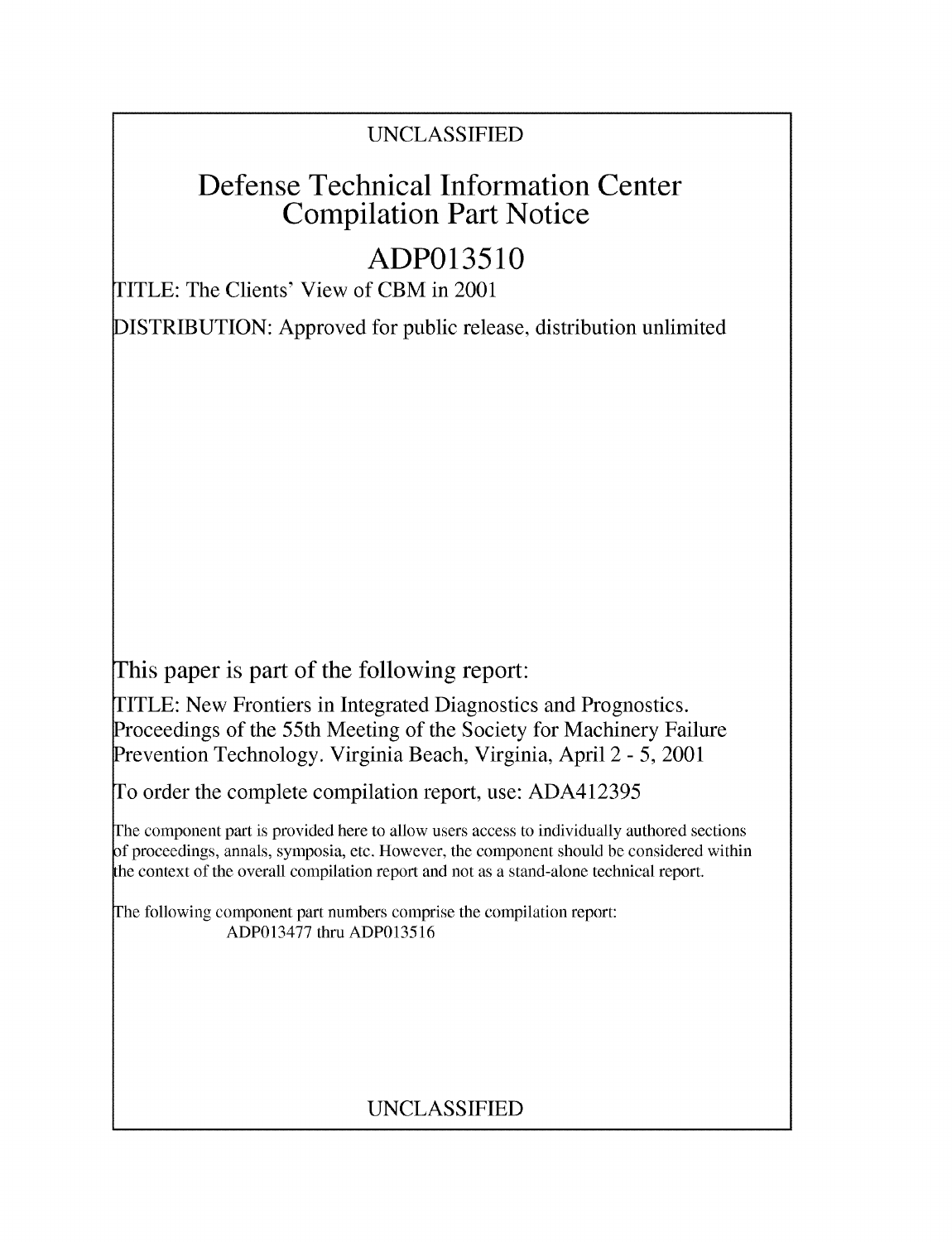#### THE CLIENTS' VIEW OF CBM IN 2001

Lewis Watt President, RLW, Inc. 1346 South Atherton Street State College, PA 16801 lwatt@rlwinc.com

Abstract: Advances in condition-based maintenance (CBM) are being driven by an array of technologies, including: speed and miniaturization of signal processing hardware; improvements in power supplies and sources; and smaller, lower-cost RF transmitters. As the set of industries and organizations that are developing and integrating these technologies into CBM components and systems move forward, they should insure that a balance is achieved between technology-push and customer-pull. The existing and potential customers span a wide range of technical sophistication. Many have a thorough understanding of the science and engineering behind the CBM systems that are evolving. Others, just as important as customers, look to us, to provide them with the appropriate tools to achieve the savings and productivity they have been led to expect.

Failure to provide not only excellent engineering, but also good fit, will result in black eyes for all of us. Less noble, but more obvious, we will fail as business people if we don't listen to our customers.

The author has had the good fortune to deal with CBM clients ten years ago and to find himself back in that community again. Comparisons are available, and trends stand out. The customers are, indeed, different.

Key words: Condition-based maintenance; customers; open systems; wireless.

PICK YOUR CUSTOMER: The people responsible for financial results are becoming the customers and supporters of CBM. Efforts to educate and markets to the power generation industry in the late Eighties all to often ended with such statements as: "Your CBM stuff requires approval as a capitol purchase; if we had any funds available for capitol equipment, we would spend it on revenue-generating equipment". The company from which that statement came is now a leader in CBM applications, pulling our industry to provide the maintenance cost-saving tools they need. The difference appears to be in the substantially improved tracking of the costs of maintenance. Perhaps deregulation of the electric power generating industry has opened eyes, to the benefit of those who are reading this paper.

Lagging in that industry, and in many manufacturing facilities as well, is acceptance of CBM by the people who are responsible for the day-to-day status of machinery. Several explanations are available. If we do our jobs, some of them lose theirs. When we hear cost cutting on the business news, it means payroll reductions. The obvious virtues of CBM include replacing the human monitor with a device, but more threatening is substantial reductions in both preventive maintenance hours and repair hours following run-to-failure events. Emergency repairs are all to often the makers of heroes. Taken to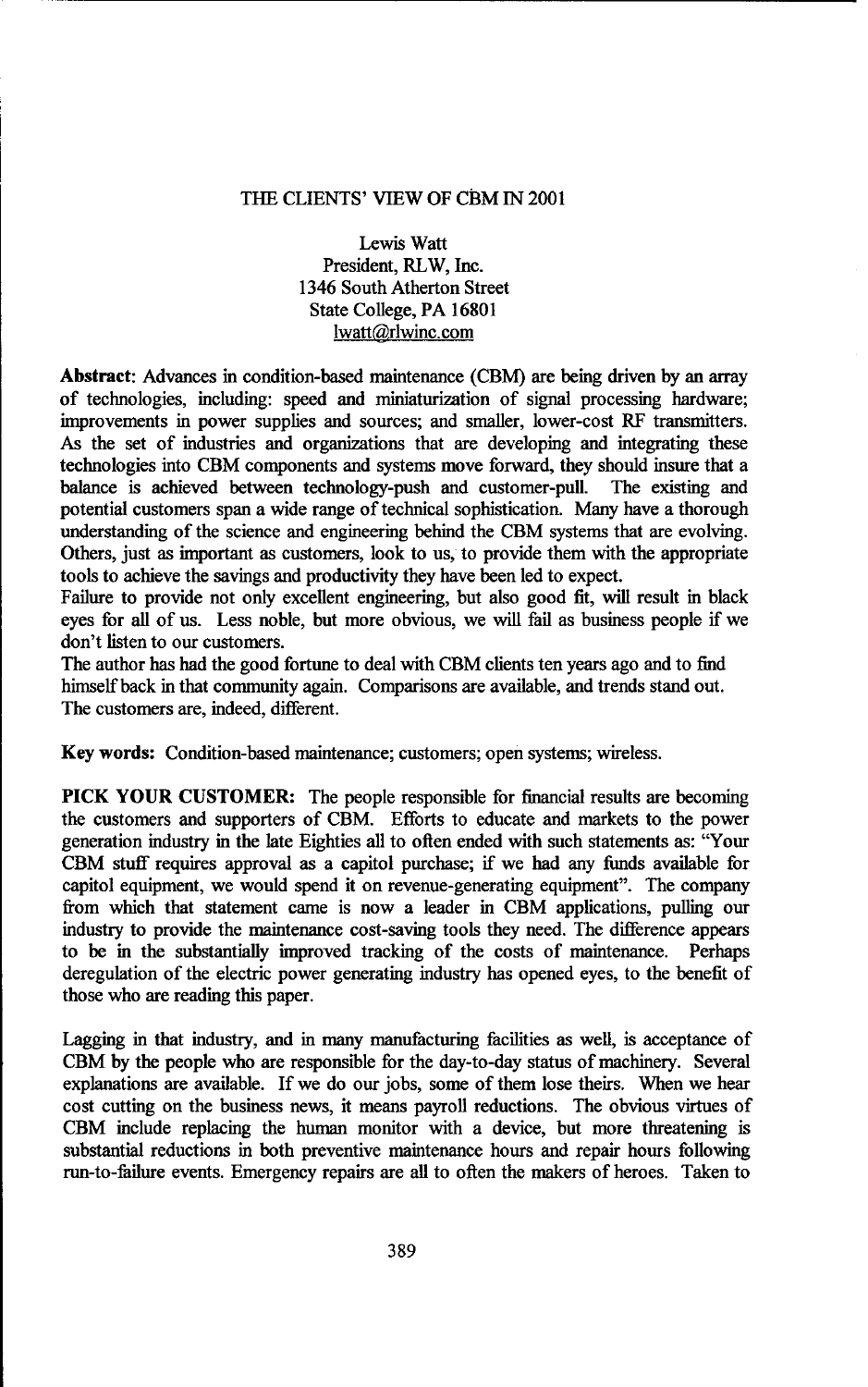its criminal extreme, sabotage is the result. The author, like many of the readers, has witnessed examples of this behavior. The point for our industry is that we should be aware of this psychology and know whom we are talking to in our client base. The marketing manager who is handed off to the client's maintenance manager and told that that is who he must sell, has his work cut out for him. Given the choice, find the person who will be promoted if maintenance costs are reduced, emergencies eliminated, and uptime is improved.

A large and important set of potential clients traditionally makes a nice profit selling replacement parts. In industries like aviation that are, of necessity, conservative, CBM may be a harder sell than common sense would indicate. The author has watched as the message sunk in: CBM is inevitable, and we will no longer laugh all the way to the bank as we sell spares that are not needed. Power by the hour and similar programs should be on the tip of your tongue. It is certainly costing someone dollars per hour to fly or operate, and the human who knows, to the penny, what that cost is, is a good starting point for briefing CBM in organizations which are sellers of spares for their own equipment.

In recent discussions with a small company that manufactures equipment for chemical and environmental applications, another consideration and a very positive indicator of the strength of CBM was offered by the client: CBM as a product discriminator. The VP of Marketing, with little background in maintenance, recognized the marketing importance of being the first in their industry to offer a CBM approach to maintaining their equipment. The set of questions that followed included the possibility of exclusivity, and lengthy discussions about warrantees, service and all that goes with the "Who is going to watch the scope?" set of issues. Those of us who are systems integrators need to ensure that we understand just where the boundaries of those systems are, and those of us who want to sell elements of systems need to have the larger picture as well. Perhaps we all need our virtual teams, bench strength and all, in place as we describe CBM to the universe of potential users. New applications are numerous, and the CBM story is grasped very, quickly. The questions that follow will test the best of us before we sell systems or system elements.

**DATA** FUSION: **A** monitoring system was installed in a nuclear electric power generation plant in 1990, which contributed significantly to bottom line improvements within weeks of installation. The system monitored vibration; the facility already had thermocouples on the bearings of the generator sets. Two thermocouple indications of problems occurred; both subsequently proved to attributable to faulty/failed thermocouple wiring. The human operators made the comparisons between the heat and vibration sensing systems, and determined which was the correct indication. Various lessons are supported by this event. Data fusion need not be complex; conversely, it should be part of most systems. Systems we deliver in this decade should sort out such ambiguities without human help or intervention. Beyond such simplistic multi-data events, powerful data fusion tools are appearing.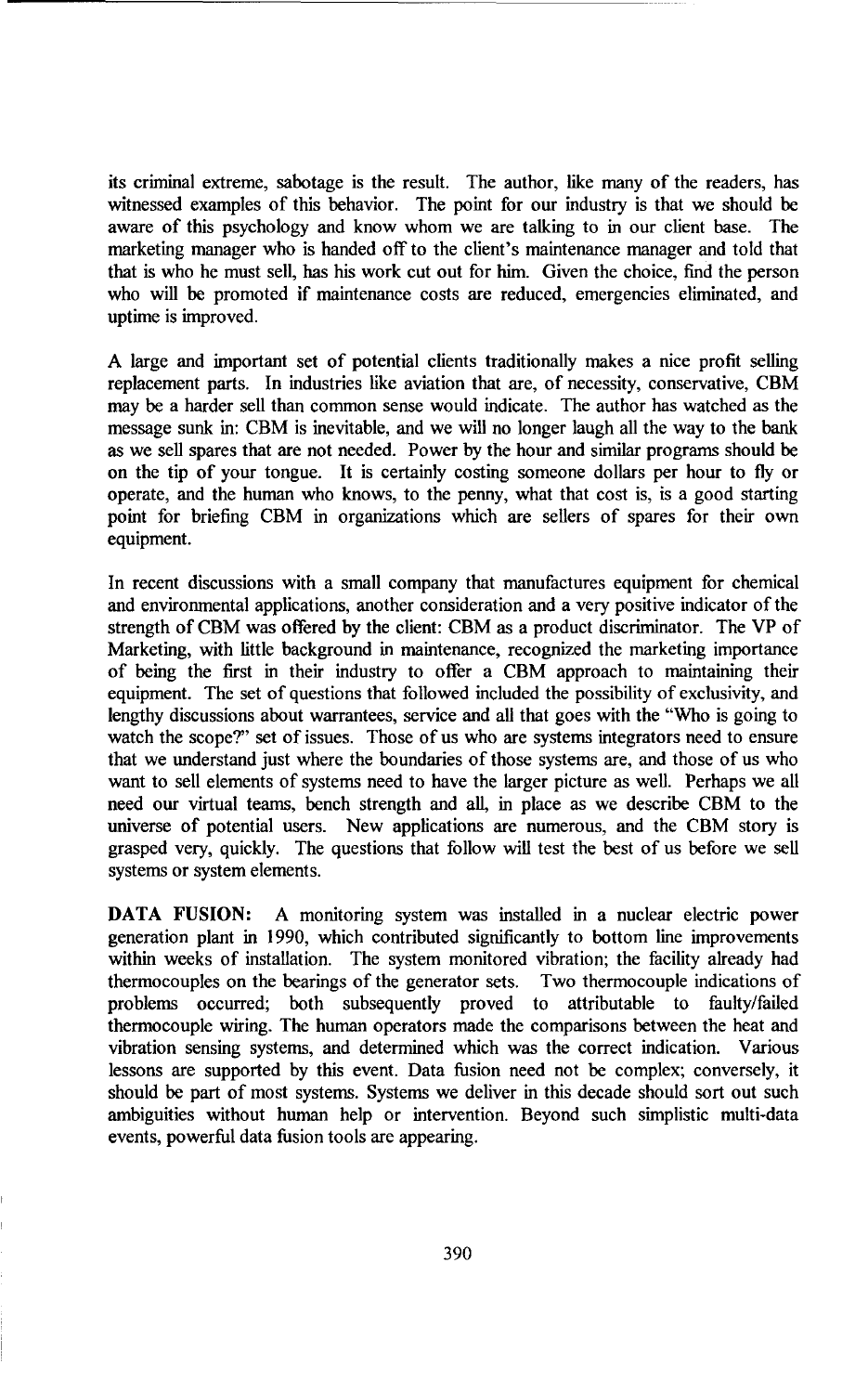Beware the sensor that measures one variable and purports to tell the remaining useful life of a component. Be it vibration, lube spectroscopy, temperature, or pressure, get a confirming "second opinion". "Is it a faulty fire warning system, or am I really on fire?" the pilot asked before ejecting from his single-engine jet. Similarly, the plant manager wants to be very sure before he orders parts, schedules a shut down and replaces a perfectly good bearing. Data fusion is powerful stuff that will help put CBM on the map

BE WIRELESS: That 1990 monitoring system described above sent data by wire to the signal processing hardware, and the information generated by wire to the human interface screens. The wiring installation cost more than the rest of system. Although the wiring had been done during a planned outage, the facility management became aware of the hours incurred during the installation. Although the thermocouple occurrences saved the facility more than the cost of the monitoring system, citing system cost, the management could not be convinced to purchase another vibration monitoring system. Real reasons, one could conclude: recognition that the wiring became a maintenance burden of its own as it had with the thermocouple; and wiring more than doubled the initial cost of the system. We must have wireless system in our bag of products.

Ongoing dialogs with several companies confirm the importance of wireless systems. The managers of an automotive parts manufacturing facility recognize the need for monitoring and diagnostics at various choke points. Wiring will not stand up to the environment. A manufacturer of test cells had been unwilling to discuss wireless systems in his cells until his customers recently inquiring about wireless technologies, citing electrical problems as accounting for 85% of down time. A manufacturer of plant equipment for several industries is now eager to include CBM as a part of his systems, citing his own experience with wiring maintenance costs, and reluctance of his customers to deal with more wire. A heavy equipment manufacturer recently revealed that he had a sensor design on the shelf, with intellectual property locked in, because the intended environment was hostile to wires. Wireless systems are now in demand, are what will make CBM work, and are what will sell.

OPEN SYSTEMS: Closed systems have limited the growth of CBM, and, in many cases, given our community a bad name. Educate your clients as to the meaning and importance of open system architecture, support the development of the needed standards, and spent your intellectual property dollars elsewhere. In Marketing I parlance, we can grow the pie faster than any of us can keep up. Don't hurt us all by trying to defend your slice.

LEGACY SYSTEMS OR OEMS?: The author was recently asked whether his marketing plan was aimed at retrofit on legacy systems or at embedded sensors sold to the OEMs for new, smart machines. "All of the above" is not an easy answer to defend. Beware the assumption that the same systems are good fits for both sets of application. None of us will ignore the huge OEM market, and the bright future it holds for CBM, but, likewise, we note that the average US Air Force aircraft is twenty years old, and the US Navy has ships on the seas that will still be there forty years from now. Manufacturing equipment and other CBM candidates split in similar proportions. The recommendation